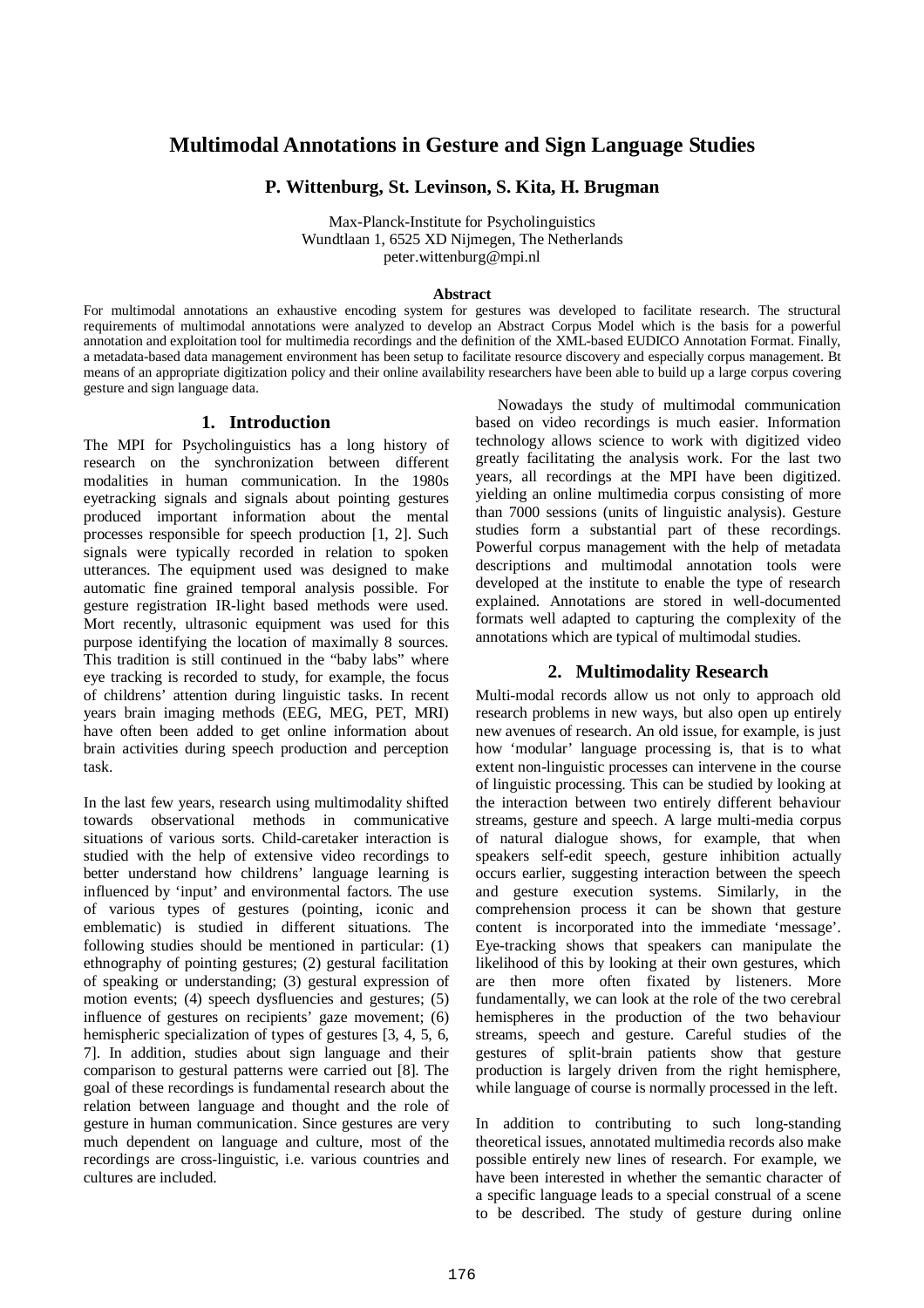production shows that the way a language 'packages' information has a demonstrable effect on the depiction of a scene in gestures. Turkish for example packages movement with direction in a single clause but puts manner of motion into a separate adverbial clause ('The ball descended, rolling') – while English allows manner and direction to occur in the same simple clause ('The ball rolled down' ). Turkish speakers tend to produce separate gestures for direction and manner, while English speakers tend to fuse them. In a similar way, we have been able to study spatial thinking as it occurs in non-spatial domains, by examining the gestures of speakers talking about e.g. kinship relations.

Sign languages are another domain which has been opened up by multi-media technology. Sign languages are fully-expressive languages which utilize not only the hands, but also the face, gaze and even body-posture to construct complex utterances with phonology, morphology, syntax and 'prosody'. These different 'articulators' express different distinctions in overlapping time windows, where the offset can indicate e.g. the scope of a question. Even the simplest description of a signed utterance therefore requires a multi-tiered annotation of a video-record, and the development of such annotation tools make possible systematic databases for sign language research for the first time. Fascinating questions can now be pursued about effects of modality on language – for example does the spatial nature of the visual-gestural channel have profound effects on the nature of sign languages, andgive sign languages an underlying commonality? Most deaf signers are exposed to the gestural systems of the surrounding spoken language, and we can also ask to what extent these gestural systems are recruited into the sign language. Preliminary results from the study of a sign language in the process of standardization (Nicaraguan sign language) suggests that there is such an interaction.

These examples should serve to indicate just what a revolution in our understanding of language and its relation to other aspects of cognition is being made possible by the new technologies. There are also fundamental advantages to archiving multi-media records for all branches of the language sciences. For example, studies of the acquisition of language are hugely enriched by having available the very scene available to the infant language user – we now know for example that unexpressed arguments (e.g. subjects and objects) in Inuit care-takers' speech are often recoverable by the child just because they are most likely in the child's field of view at the moment of utterance. Similarly, records of dying or endangered languages are greatly enhanced by having visual information correlate with the language use. In all these cases, richly annotated multi-media records make possible the extraction of systematic information about the correlation of linguistic and non-linguistic events.

## **3. Gesture Encoding Schemes**

**General**

This variety of studies all based on observational methods (i.e. audio and video, sometimes also gaze) required many different gesture encoding schemes on the different linguistic levels, efficient procedures and powerful tools. Since our researchers are involved in international projects broad agreements on the methods for encoding multimodal behavior are very important. Yet for international standards it seems to be too early, the discipline is too young, although it would facilitate integrating and comparing the data of all the scholarly work.

Most of the studies require careful encoding of the articulator movements and their global timing pattern. Naturally, we are faced with similar problems to those for identifying the articulator movements in the case of speech production. The articulator movements form a continuum, are overlapping and have tolerances dependent on the situation. Therefore, it is not only difficult to make proper time segmentation, but also to classify them. The articulators are different for gestures<sup>1</sup> and Sign Language<sup>2</sup>. In the case of sign language we can identify the same linguistic levels compared to verbal utterances (phonemes, words, morphology, syntax, semantics). In general, the properties of the encoding schemes and requirements are comparable for Sign Language and spoken languages. They are discussed in detail in [9,10]. Also the differences between and within families of Sign Languages were the subject of studies indicating differences in the requirements of encoding them. However, more detailed studies have yet to be carried out on this subject.

For gestures which are movements of the arms and its parts accompanying verbal communication acts, it is sufficient to annotate their type and meaning in addition to the articulators. The type of a gesture is a taxonomic classification of its principle purpose and role in communication. It is widely accepted to separate between pointing, iconic and emblematic gestures. Pointing gestures refer to a spatial point or a movement. They appear either as isolated gestures where the meaning is obvious to the listener or mostly in overlap with verbal utterances where the gestures are much more simple to generate and interpret than verbal descriptions. Their meaning is easy to describe by the object they refer to and their intrinsic purpose. Also iconic gestures appear spontaneously as co-speech activities while emblematic gestures stand alone. Iconic gestures have a culturally bound meaning since they are widely accepted within an area.

 $\overline{a}$ 

 $1$  For gestures we have as articulators the arms and its parts up to the fingers. Characteristic movements of the head and the eyes in communicative situations are not treated as part of the gesture although they have similar purposes.

Also for Sign Language the movements of the arms are most important. However, other body parts such as eyes, facial expressions, in particular the movement of the lips, orientations of the body and the head are also being used.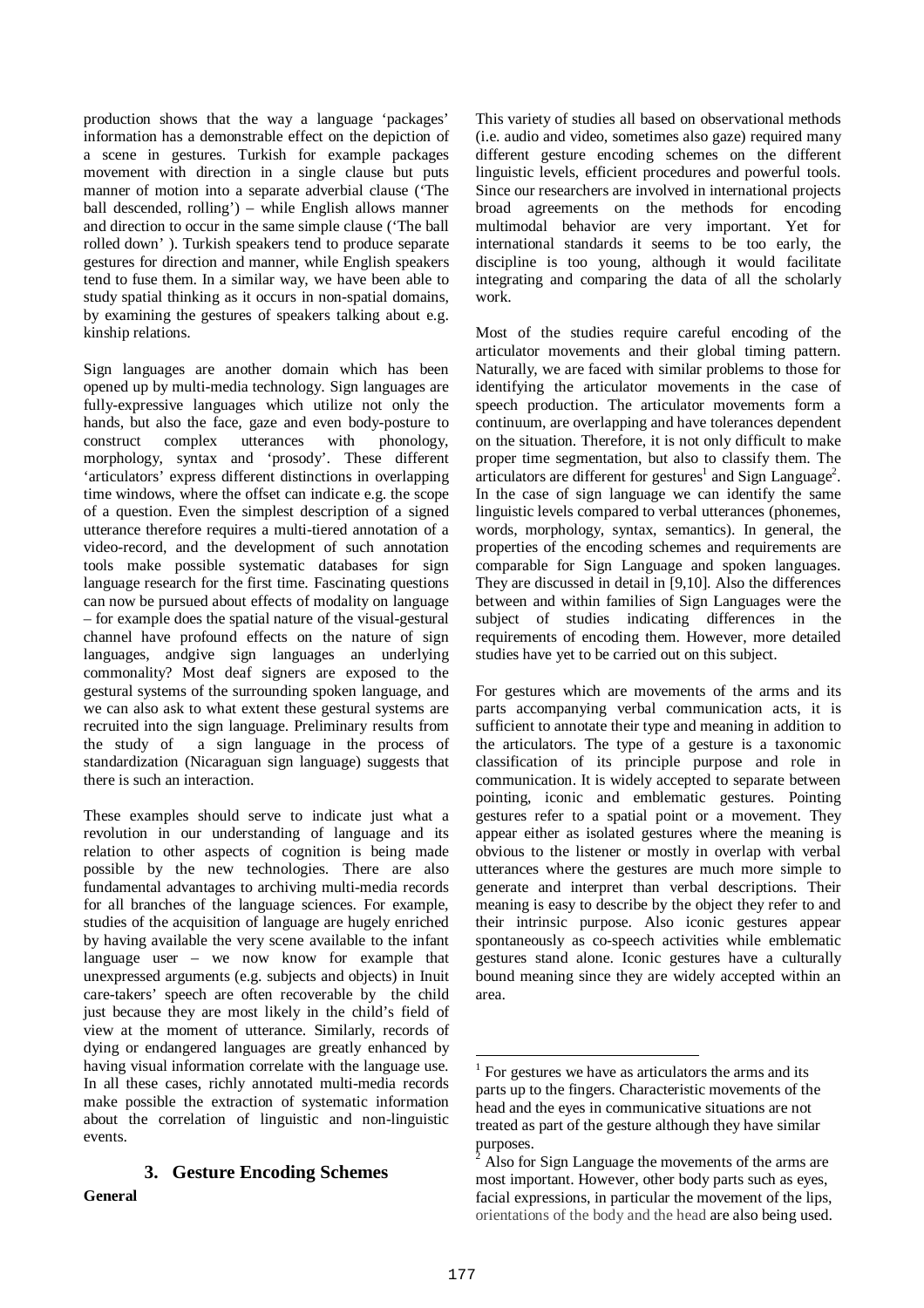Gestures often correlate with emotional state, are used to facilitate the planning of speech production and to facilitate speech perception due to their disambiguation capability. Emotional state can be described, although there are no clear conventions yet.

## **Articulators in Gestures**

The basis of all scientific work when studying gestures is an encoding scheme for the articulator movements. It was soon perceived that an exhaustive gesture encoding including all relevant characteristics would be ideal but impossible (except for small segments). On the other hand the recordings were perceived as so valuable that re-usage for various research questions was anticipated. To cope with this contradiction it was realised that only an iterative encoding approach would suffice where the needs of primary research projects do not hinder the addition of gesture encodings dedicated to completely different research interests. To support research, the underlying scheme should be exhaustive to define a grid allowing easy computational comparison. Therefore, for a number of recordings focused on in the Institute's gesture project, a thorough study was carried out to attain a general gesture encoding scheme that would allow comparative analysis to be made easily.

Based on Kendon's work a more accurate scheme was developed by v. Gijn, vd Hulst and Kita [11] to separate various phases in a gesture. A *MovementUnit* therefore can exist of several *MovementPhrases*. Basically, each of these can be seen as a sequence of a *Preparation* phase, an *ExpressivePhase* and a *Retraction* phase. An *ExpressivePhase* and a *Retraction* phase. An *ExpressivePhase* which covers the meaningful nucleus of a gesture is either an *IndependentHold* or a sequence of a *DependentHold*, a *Stroke*, and another *DependentHold*.

*MovementUnit = MovementPhrase\* MovementPhrase = (Preparation) => ExpressivePhase => (Retraction) ExpressivePhase = IndependentHold ExpressivePhase = (DependentHold) => Stroke => (DependentHold) Preparation = (LiberatingMovement) => LocationPreparation >> HandInternalPreparation Retraction (if subsequent movement) = PartialRetraction*

*= consists of, \* one or several, => discrete transition, () optional, >> normally blended out, occasionally discrete transition*

The authors developed a set of descriptive criteria to identify the phases and their usefulness was shown in several studies which were successfully annotated by student assistants.

v. Gijn, vd Hulst and Kita also developed an encoding scheme to describe mainly the articulator movements in the *ExpressivePhase* [12]. It is this phase where annotators are confronted with all the about 60 degrees of freedom and where not only the location and shape has to be described but also for example changes in motion and direction. The following aspects are described: *PathMovementShape (straight, circle, round, iconic, 7 form, ?-form, x-form, +-form, z-form), PathMovement Direction ([up|down], [front|back], [ipsilateral|*

*contralateral]), HandOrien-tationChange ([supination| pronation], rotation, [flexion | extension], nodding, [ulnar flexion|radial flexion], lateral flexion), HandShape Change ([opening | closing], [abduction |adduction], [hinging |dehinging], [clawing |declawing], wiggling, opening wave, closing wave, rubbing, cutting), HandOrientation ([up| down], [front | back], [ipsilateral| contralateral]), and HandShape*. For the latter basically the HamNoSys scheme was re-used.

This scheme was also used to describe the movements of the arms and its parts in Sign Language. Due to its exhaustiveness it turned out to be very useful, although it cannot account for as a complete system for Sign Language since other articulators than the arm are included also.

To support the various gesture related research activities simple encoding schemes are most often derived from this exhaustive scheme. The reference back to the unified exhaustive scheme together with the online availability of the annotated multimedia document allows easy re-usage and an enhancement of the annotations. This can either be corrections of the existing or the addition of new tiers. When encoding gestures it is of great importance to understand the exact time relationships with the verbal utterances. This is not part of the gesture annotation scheme, but the annotation structure scheme has to provide adequate mechanisms.

## **4. Annotation Structures**

While the encoding scheme describes how to encode the linguistic phenomena (a close handshape in gestures is encoded as "*close*"), the annotation structure scheme describes the expressive power in structural respects. It has to provide mechanisms for all possible structural

phenomena. From our long experience with gesture and sign language studies we know that the annotations can become very complex. There are projects which try to solve this complexity by merging the annotations associated with different linguistic levels into one tier. This method, which is known especially from traditional annotation schemes such as CHAT [13], is also used in new projects. The resulting annotation includes many relations implicitly, i.e. it is the tool which has to include all the knowledge. At the MPI this method

was not seen as useful for the future. Different linguistic levels should be separated and all relations such as interruptions, parallelism, semantic correlation should be made explicit. This is the only way to easily modify the coding later.

In many cases different linguistic interpretations of a gesture or sign are possible. The annotation scheme has to take this into account. Essentially, we follow the indicated way: add another tier which can be used by a new annotator. If only adaptations of the existing annotations are intended, a copy action may be useful for bootstrapping the tier.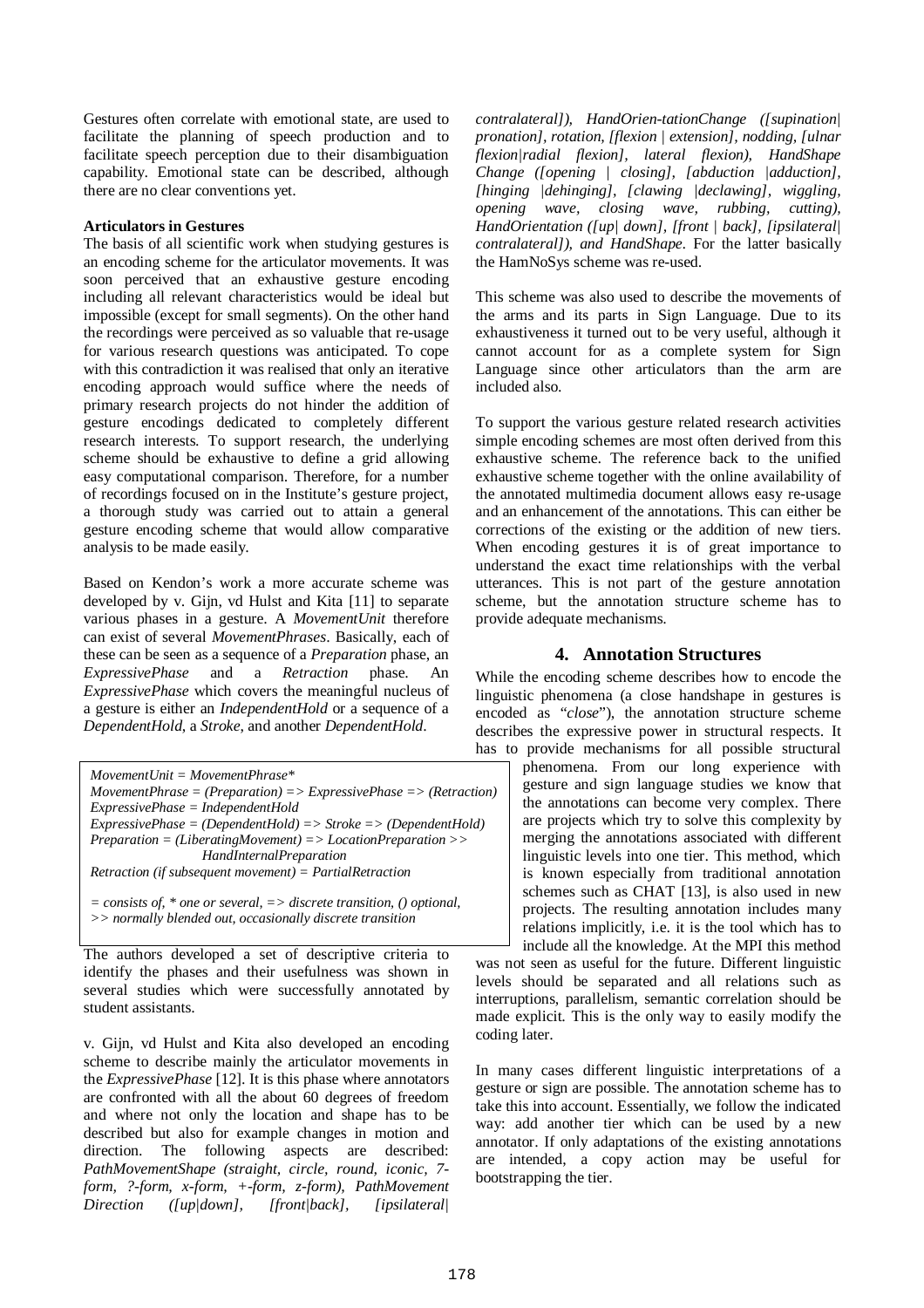## **Number of Tiers**

In multimodal annotations one can easily have more than 40 description tiers, since many articulators will be described in addition to the well-known speech description layers. This differs from earlier annotations where one maximally had up to 10 tiers. This requires the support tool to be flexible enough to allow the definition of new tiers without limitation, to do intelligent tier visualization due to the limited pixel space and to store complex tier setups.

#### **Temporal Relations**

In multimodal communication and Sign Language the temporal relations of the participating articulators (including the speech track) are of great importance. All sort of relations can occur as indicated in figure 1 a and b.



The first two examples (1a) show types of inclusions, the next (1a) left or right types of overlap, the third and fourth (1b) full matches of movements, and the last (1b) a unitary event which does not have an extension in time and can itself be in relation with movements. The remaining type is that there is no timing overlap between two movements. It is widely agreed to annotate a unitary event as an annotation with a time extension of 1 to simplify the handling. While traditional formats mix linguistic encoding with time marking, it seems to be widely accepted that time information and linguistic encoding should be encoded separately. For many research purposes the elapsed time for a particular type of movement is relevant, but mostly one wants to calculate the temporal relationships (type and time). The most obvious way to do this is to store the time references for all independent annotations. With queries which contain the encoding pattern and the time relationship all corresponding hits can be found. It should be noted that often certain temporal relationships coincide with dependencies (see below).

#### **Spatial Relations**

Gesture related research is mostly based on recordings of natural communicative situations such as requesting, for example, a route description. In such cases there is no fixed spatial reference system which could be used for calibration purposes. This is the reason why numerical position detection in general does not help. The information "the left hand hits the left ear" may be relevant to detect meaning. The specification of the coordinates of the left hand only makes sense if we have an environment which allows to automatically infer that the hand hit the ear. For this reason spatial annotations within a coordinate system and beyond the encoding scheme mentioned above are seldom used. However, to

remain generic we agree with the suggestions of Bird and Liberman who introduced "regions" in their extended Annotation Graph formalism, not only to represent time regions but also for spatial regions (i.e. locations on the screen). At MPI a similar annotation technique was used to trace the movement of a certain articulator. The location of an articulator was identified with mouse clicks in subsequent frames. Given that the main axis of the camera coincides with the normal vector of the movement, such quantitative annotation can be useful to describe, for example, typical movement patterns.

#### **Hierarchical Relations**

In many cases annotations have dependency relations to other annotations. We have indicated above the type of temporal relations which can exist. It was described that these relations can occur incidentally - token based. Often, however, relations are type based, i.e. they are part of the definition of the tier. Three examples are given to demonstrate the problems: (1) In gesture annotation we separate phases. A "MovementPhrase" can exist of a "PreparationPhase", an "ExpressivePhase" and a "RetractionPhase". By definition the start of the "MovementPhrase" coincides with the start of the "PreparationPhase". The same is true for the end of the "MovementPhrase" and the end of the "RetractionPhrase". We can therefore define a time relationship between the types mentioned as indicated in figure 2.



(2) Also in gesture annotations we can identify another time relation. If the handshape of the left hand, for example, is annotated as a part of a "MovementPhrase" then we can infer that the handshape annotation has to be within the boundaries of the "MovementPhrase". This is a constraint which can be implemented as part of the type definition as indicated in figure 3. (3) Another form of dependency can be seen in morphosyntactical and syntactical annotations. The result is the well-known tree structures. Here reference to time no longer makes sense. The dependencies are established between items of annotations on one tier and those of another tier as shown in figure 4.



Dependencies imply that if a time was changed all dependent tiers share the same changes if the relation is based on time.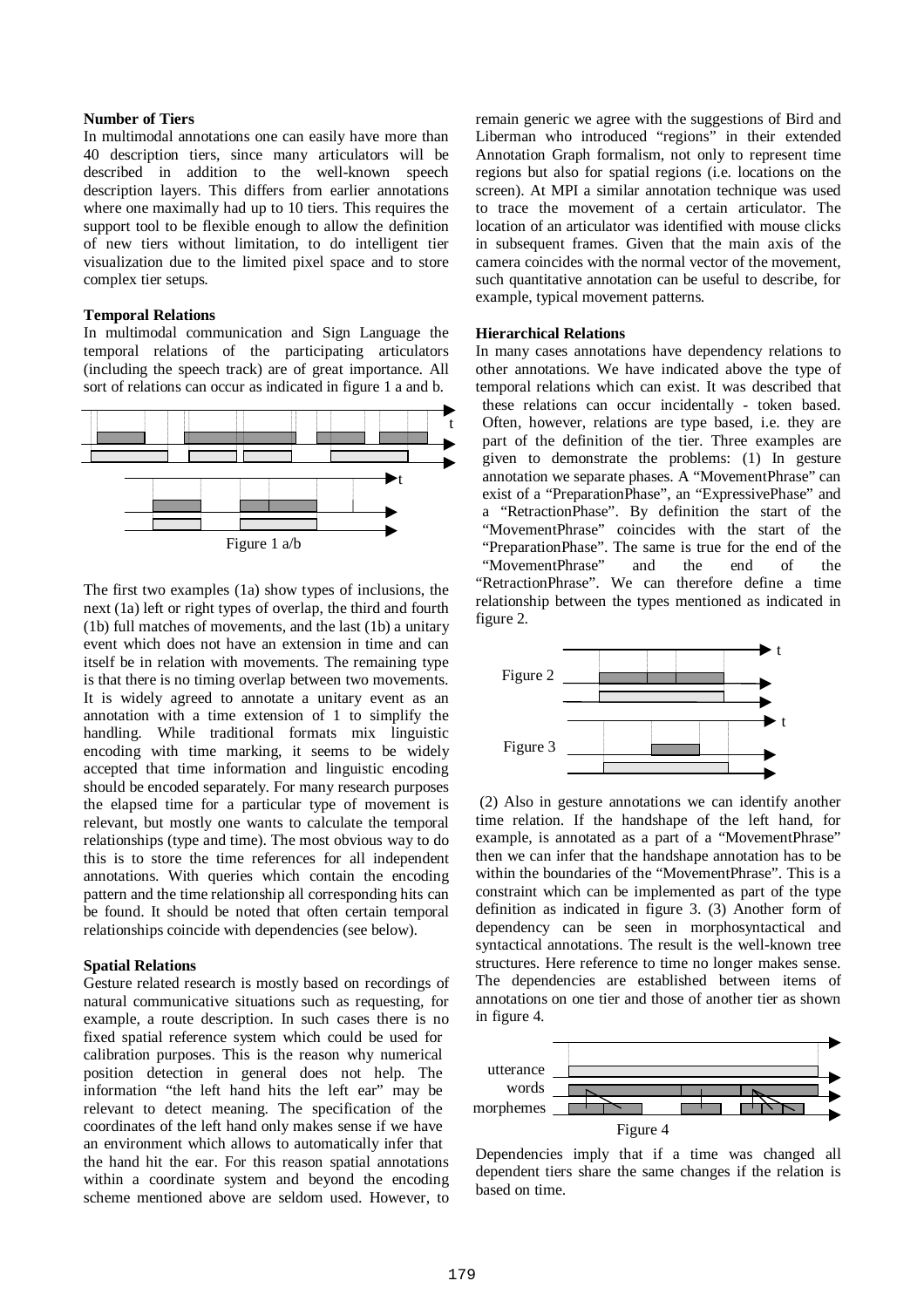### **Cross-References**

In many instances researchers want to annotate relationships which are beyond the strict hierarchy between annotations. There are many examples of such cross-references. On morphosyntactical level we know for example German words like "auflaufen" which can appear so that the past tense form can be split into " *lief* auf etwas *auf*". Here the first and fourth word together form the verb. Linguists want to mark this relationship within the annotation, i.e. the result is a cross-reference within a tier as indicated in figure 5.



Very often in gesture annotation one wants to encode semantic relations between an element of a verbal utterance and, for example, a gesture as shown in figure 6. There are many other examples in language resources for such cross-references. Often they are related to the encoding of semantic phenomena.



The usage of such cross-references can theoretically amount in recursive pointer structures. This phenomenon was already identified by Bird and Liberman when they extended their first acyclic annotation graph model [14] which was too restricted.

The relations can be of very different natures which requires them to be handled similarly to annotations, i.e. they have a label, type and can themselves be complex structured. An annotation structure scheme has to account for this.

#### **Comments**

Comments are a special form of an annotation linked to a linguistic unit which can be everything which is either defined on tier level or as, for example, words in an annotation on utterance level. Comments therefore do not raise new requirements.

#### **Flexibility**

The annotation structure scheme has to account for flexibility in several senses. It must be possible to add new annotations onto each tier, to add new tiers and tier types, and to modify existing tier setups and annotations. Tier types specify the tiers which includes, for example, the controlled vocabularies which can be used or the constraints defined for them. A tier type setup is the definition of all tier types and tiers for a given study. Given the complexity of tier setups in multimodal studies it must be possible to re-use tier type setups, i.e. they must be stored in a persistent form.

## **5. Abstract Corpus Model, Interchange Format and Tools**

To provide researchers with an efficient annotation and analysis environment, the Institute began early on to setup digitization lines and to build true multimedia tools. The first was the MAC-based MediaTagger annotation tool [15] built in 1994. MediaTagger's implicit data model was setup to allow the user to define a large number of annotation tiers, his tier setup and tier types including closed vocabularies and tier dependencies. This implicit datamodel was soon extended to a relational database format including the annotations from many studies. This step allowed users to carry out various analyses on the whole or part of the included corpus. MediaTagger soon offered the opportunity to do incremental encoding and the great potential of digital methods and the limitations of the MediaTagger tool and its data model soon became apparent.

Consequently, the Institute decided to fully rely on alldigital techniques, i.e. all video and audio signals were digitized. For video it was decided to rely on MPEG1 (after an initial phase of using MJPEG and CINEPAK). Due to its limited resolution, for example, to identify facial expressions in field recordings, it was then decided to change to MPEG2 as a basis for the multimedia archive which has a factor of about 3 more data and bandwidth.

In 1997 the Institute started developing an Abstract Corpus Model [16] which would encompass the necessary structural richness to represent the annotation phenomena described above and which was seen as the nucleus of the planned new EUDICO multimedia tool set [17]. Various existing and well-known annotation formats such as CHAT, Tipster [18], Shoebox [19], BAS [20], MediaTaggers rDBMS [21], and others were analyzed to attain a format powerful enough to cover the relevant phenomena. At the same time ACM was extended to also cover phenomena such as random cross-references between annotations on different tiers.

The development of the Java-based EUDICO Tool Set for annotating and exploiting multimedia signals was begun in 1998 and has now reached a flexibility and functionality which makes it one of the most advanced tools for multimodal work. Its nucleus is based on ACM, i.e. it has a comprehensive internal representation power. It has a flexible and easy-to-use annotation and time linking component which allows the user to define his tier setup, which can work with audio and/or video signals in the same way and which makes it possible to do the annotation in various writing systems. It has input methods, for example, for IPA, Chinese, Cyrillic, Hebrew and Arabic. Annotations can either be linked to moments in time in the media stream or to other annotations. It is possible to include hierarchical annotations which is necessary, for example, for an interlinearized representation of morphology.

The EUDICO tool set also provides various views on the multimedia data which can be sound, video, or annotation tracks or other types of signals such as eye tracking tracks.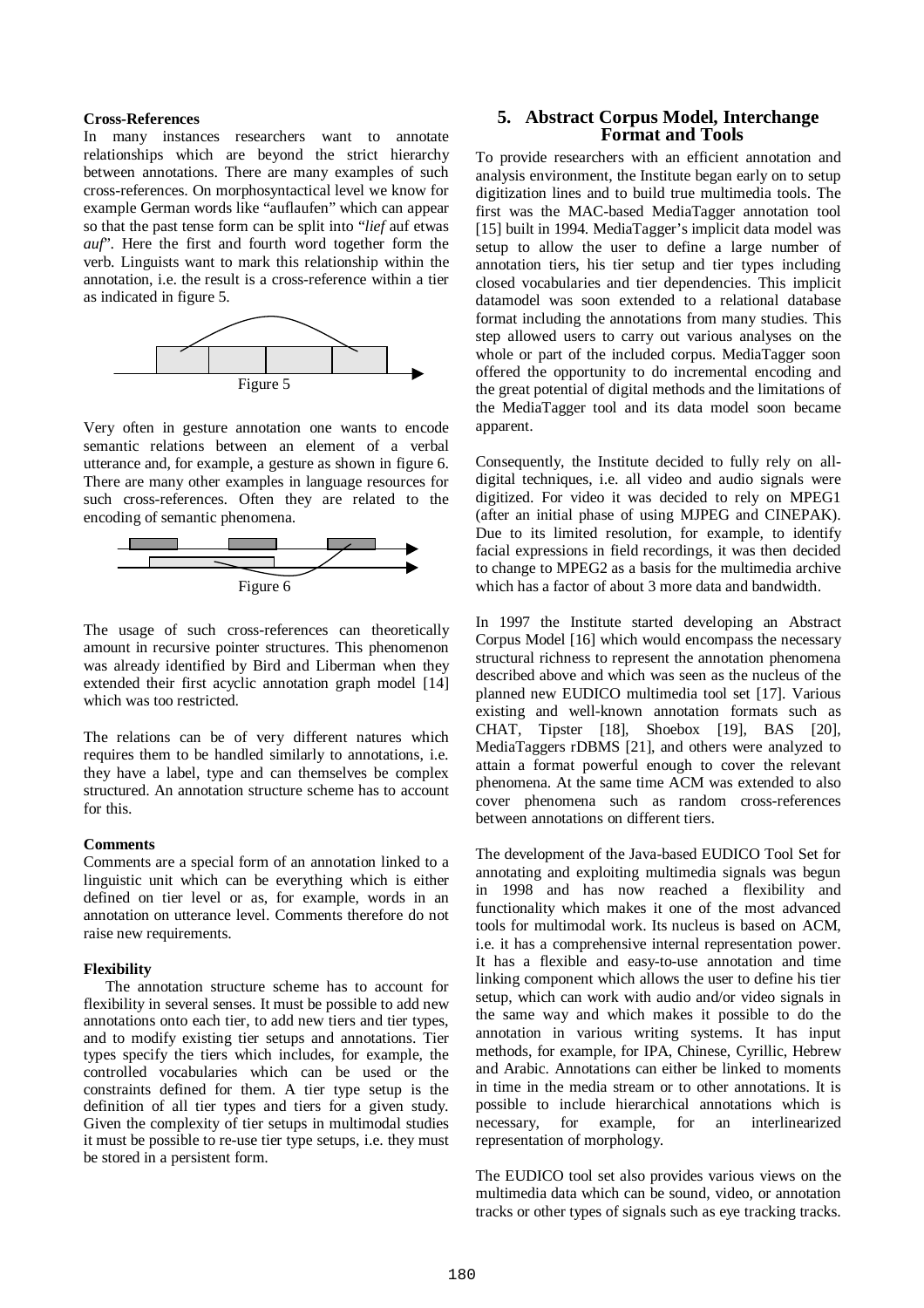There are a number of stereotypic views on the annotations scientists prefer, therefore EUDICO supports different views and more views can be added according to individual scientists' needs. An important feature is that researchers can easily select and arrange the data tracks they want to see. All viewers in EUDICO are synchronized, i.e. whenever the cursor in a viewer is set to a certain time or segment, all other viewers will move to that instance. The tool set also has a flexible search interface which allows the user to define patterns and associate them with annotation tiers (including all supported input methods) making it possible to enter complex patterns covering several tiers and distances between the patterns. The EUDICO tool set can work in a fully distributed environment where annotation and media tracks are at different locations and support media streaming of fragments. An XML-based generic interchange format was defined (EUDICO Annotation Format), but other formats such as rDBMS, CHAT and Shoebox are also supported. For EAF a schema was developed which is available via the web.





Figure 7 shows some typical screenshots of the annotation tool within EUDICO. It offers much support to easily specify and control segments and to do annotations in various writing systems. For other languages such as Chinese input methods are available.



Figure 8 shows the visualization power of EUDICO. Dependent on the project different stereotypic visualizations of the material can be selected. The type of output, the tiers and the order of tiers can be selected by the user. The range of viewers covers

dynamic subtitles, a time line view and text viewers with compressed texts.

Tier types can be defined including controlled vocabularies and constraints. Pixel management is very important when dealing with complex tier structures. The user can define the tiers he wants to see and specify the order of presentation. Currently, MPEG1 streaming is supported. MPEG2 is also supported, however downsizing of the video widget is absolutely necessary in order to see the annotations as well.

| Corex Search                                                                                                                                  |                                                                                                                            | 国国网                  |                                  |
|-----------------------------------------------------------------------------------------------------------------------------------------------|----------------------------------------------------------------------------------------------------------------------------|----------------------|----------------------------------|
| utterance where orthography<br>▼                                                                                                              | matches fiets                                                                                                              | <b>Add Criterion</b> |                                  |
|                                                                                                                                               |                                                                                                                            | <b>Add Query</b>     |                                  |
|                                                                                                                                               |                                                                                                                            | <b>Delete Query</b>  |                                  |
|                                                                                                                                               | Regular Expression Search                                                                                                  |                      |                                  |
| process:<br>6<br>hits:                                                                                                                        |                                                                                                                            |                      |                                  |
| /r3n1 06/fn000533<br>ggg een (fiets).                                                                                                         |                                                                                                                            |                      |                                  |
| /r3n1 06/fn000533<br>en die zat op m'n eigen (fiets) du<br>maar op n op m'n balkon.                                                           | <b>Mitr3nL06-fn000533</b><br>View Options                                                                                  |                      | FER                              |
| /r3n1 06/fn000533<br>en die zat op m'n eigen fiets dus<br>maar op n op m'n balkon.                                                            | en die zat op m'n eigen fiets dus toen dacht ik van nou dan zet ik mijn gewone fiets maar<br>op m op m'n balkon.<br>N01071 |                      | 00:04:05.586 - 00:04:11.367      |
| en ggg dan heb ik een slot over want dan hoef ik 'm niet op slot te zetten en daarmee kan<br><b>Start Search</b><br>Sal<br>ik de racefiets uh |                                                                                                                            |                      |                                  |
|                                                                                                                                               | N01071                                                                                                                     |                      | 00:04:12.051 - 00:04:17.083      |
|                                                                                                                                               | oh natuurlijk.                                                                                                             |                      |                                  |
|                                                                                                                                               | N01070                                                                                                                     |                      | 00:04:15.126 - 00:04:15.917      |
|                                                                                                                                               | uh heb je slim bedacht Jerome.                                                                                             |                      |                                  |
| 同回文<br><b>PULSE</b><br>10,000                                                                                                                 | N01070<br>Tia                                                                                                              |                      | 00:04:17.908 - 00:04:19.398<br>₩ |
|                                                                                                                                               |                                                                                                                            |                      |                                  |

Figure 9 gives an impression of the search feature. It basically allows the user to define search patterns, associate them with tiers and logically combine these patterns to a complete query where also distances can be specified. The result is a list of hits which can be clicked to directly yield the corresponding fragment.

Further details to the EUDICO Tool Set can be seen on the web-page [22].

#### **6. Corpus Management**

A large subset of the Institute's multimedia corpus, including most of the gesture and sign language data, was recently described with the help of IMDI type metadata descriptions developed within the ISLE

project [23]. All metadata descriptions were then integrated into a browsable and searchable hierarchy where the nodes are meaningful conceptual layers for scientists. Additional information such as project

information was hooked up to the different nodes. Researchers can now browse or search in this metadata domain to find desired resources. The browser tool allows for the direct application of one of the possible operations to the resource(s) found such as starting, for example, the EUDICO viewer tool or starting a sound analysis program like PRAAT. Through this process, the MPI has solved the retrieval problem for its large multimedia/multimodal corpus and every researcher with access rights can easily access the resources. The metadata domain is also an excellent domain for corpus management, i.e. to integrate all relevant information.

The whole corpus is available to researchers in the local area network. After some important ethical and legal problems have been solved, the metadata domain will be made available on Internet for external researchers.